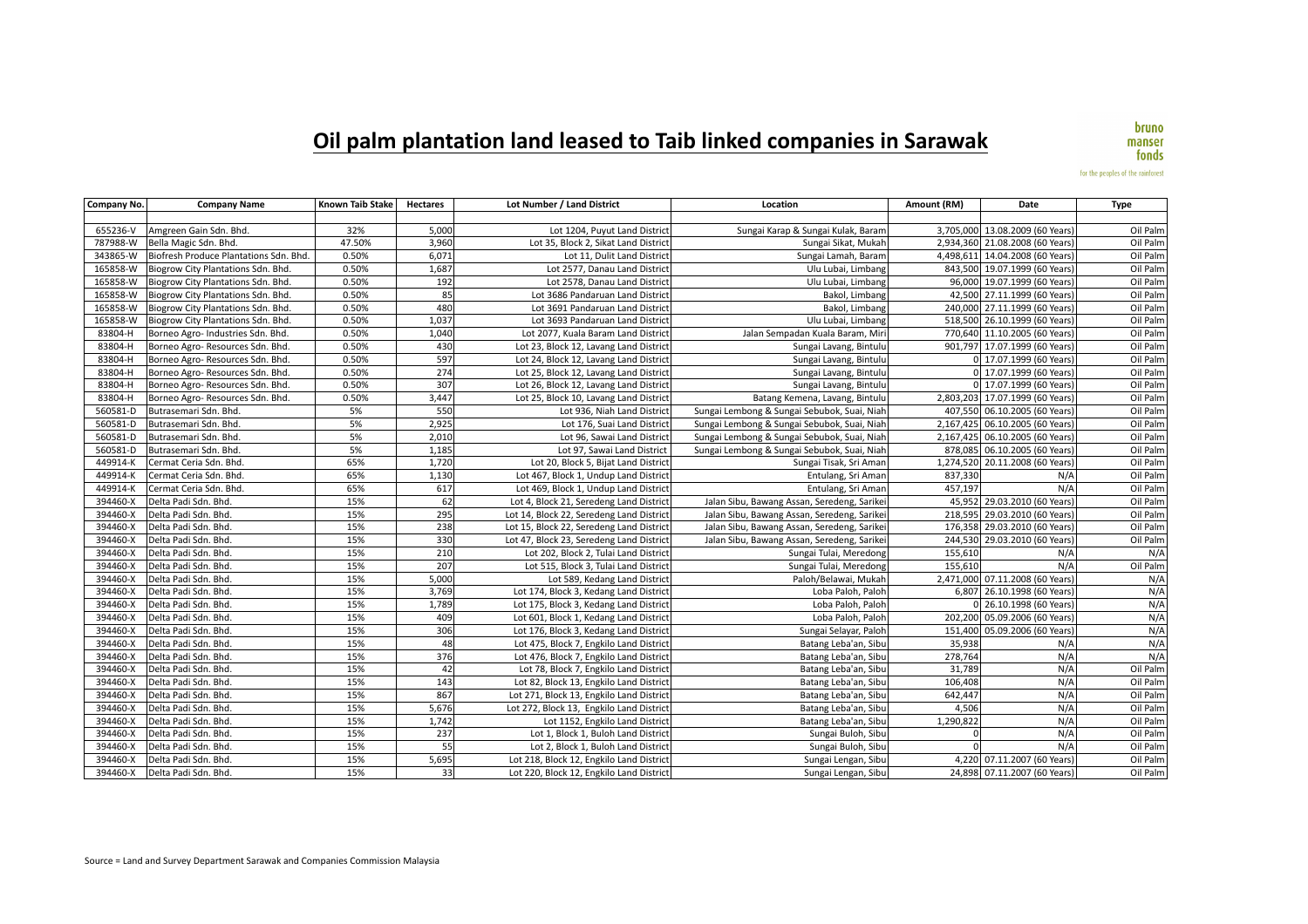| 394460-X | Delta Padi Sdn. Bhd.             | 15%    | 66    | Lot 75, Block 13, Engkilo Land District      | Sungai Lengan, Sibu                            | 48,906 07.11.2007 (60 Years)    | Oil Palm |
|----------|----------------------------------|--------|-------|----------------------------------------------|------------------------------------------------|---------------------------------|----------|
| 788007-X | Essential Straits Sdn. Bhd.      | 47.50% | 260   | Lot 29, Tinjar Land District                 | Sungai Teru & Batang Baram, Baram              | 192,660 17.10.2008 (99 Years)   | Oil Palm |
| 788007-X | Essential Straits Sdn. Bhd.      | 47.50% | 796   | Lot 30, Tinjar Land District                 | Sungai Teru & Batang Baram, Baram              | 589,836 17.10.2008 (99 Years)   | Oil Palm |
| 788007-X | Essential Straits Sdn. Bhd.      | 47.50% | 2,500 | Lot 31, Tinjar Land District                 | Sungai Teru & Batang Baram, Baram              | 1,852,500 17.10.2008 (99 Years) | Oil Palm |
| 788007-X | Essential Straits Sdn. Bhd.      | 47.50% | 1,444 | Lot 258, Telang Usang Land District          | Sungai Teru & Batang Baram, Baram              | 1,070,004 17.10.2008 (99 Years) | Oil Palm |
| 776848-V | Europalm Sdn. Bhd.               | 30%    | 1,500 | Lot 57, Block 20, Jemoreng Land District     | Jin Matu, Daro                                 | 1,111,500 22.01.2009 (60 Years) | Oil Palm |
| 776848-V | Europalm Sdn. Bhd.               | 30%    | 1,113 | Lot 8, Block 4, Semah Land District          | <b>Batang Lassa</b>                            | 824,733 19.02.2010 (60 Years)   | Oil Palm |
| 684478-A | Green Ace Resources Sdn. Bhd.    | 30%    | 7,000 | Lot 1, Block 194 Oya-Dalat Land District     | Sungai Narub, Mukah                            | 5,187,000 31.03.2006 (60 Years) | Oil Palm |
| 800678-D | Ikrar Bumi Sdn. Bhd.             | 98%    | 2,486 | Lot 1, Block 43, Anap Land District          | Sungai Takan, Tatau, Bintulu                   | 368,425 08.03.2010 (60 Years)   | Oil Palm |
| 800678-D | Ikrar Bumi Sdn. Bhd.             | 98%    | 2,834 | Lot 1, Block 24, Anap Land District          | Sungai Takan, Tatau, Bintulu                   | 2,099,994<br>N/A                | Oil Palm |
| 800678-D | Ikrar Bumi Sdn. Bhd.             | 98%    | 4,000 | Lot 1, Block 30, Anap Land District          | Sungai Takan, Tatau, Bintulu                   | N/A<br>2,964,000                | Oil Palm |
| 392172-H | Kub Sepadu Sdn. Bhd.             | 15%    | 2,431 | Lot 642, Block 363, Oya-Dalat Land District  | Batang Oya & Batang Mukah, Oya                 | 134,817 22.05.1990 (60 Years)   | N/A      |
| 392172-H | Kub Sepadu Sdn. Bhd.             | 15%    | 1,101 | Lot 135, Block 48, Oya-Dalat Land District   | Batang Oya & Batang Mukah, Oya                 | 140,316 22.05.1990 (60 Years)   | N/A      |
| 392172-H | Kub Sepadu Sdn. Bhd.             | 15%    | 1,139 | Lot 8, Block 109, Oya-Dalat Land District    | Batang Oya & Batang Mukah, Oya                 | 241,682 10.03.1992 (60 Years)   | N/A      |
| 482893-X | Ladang Selezu Sdn. Bhd.          | 5%     | 2,001 | Lot 151, Block 40, Kemena Land District      | Batang Kemena, Bintulu                         | 0 18.01.2000 (60 Years)         | Oil Palm |
| 482893-X | Ladang Selezu Sdn. Bhd.          | 5%     | 987   | Lot 53, Block 7, Selezu Land District        | Batang Kemena, Bintulu                         | 0 18.01.2000 (60 Years)         | Oil Palm |
| 482893-X | Ladang Selezu Sdn. Bhd.          | 5%     | 396   | Lot 54, Block 7, Selezu Land District        | Batang Kemena, Bintulu                         | 0 18.01.2000 (60 Years)         | Oil Palm |
| 787931-U | Log Oak Promotions Sdn. Bhd.     | 47.50% | 3,900 | Lot 67, Bok Land District                    | Sungai Bok, Tinjar                             | 2,889,900 17.10.2008 (99 Years) | Oil Palm |
| 663918-V | Mega Bumimas Sdn. Bhd.           | 35.30% | 40    | Lot 175, Block 41, Kemena Land District      | Jalan Setiam, Bintulu                          | 29,640 26.10.2005 (60 Years)    | Oil Palm |
| 663918-V | Mega Bumimas Sdn. Bhd.           | 35.30% | 2,630 | Lot 174, Block 41, Kemena Land District      | Jalan Setiam, Bintulu                          | 1,948,830 26.10.2005 (60 Years) | Oil Palm |
| 700310-A | Miracle Harvest Sdn. Bhd.        | 30%    | 5,096 | Lot 3, Block 2, Baoh Land District           | Tanjung Sebakong, Ulu Oya-Dalat                | 3,776,136 27.04.2006 (60 Years) | Oil Palm |
| 700310-A | Miracle Harvest Sdn. Bhd.        | 30%    | 1,909 | Lot 26, Arip Land District                   | Ulu Balingian, Sibu                            | 1,414,569 14.08.2006 (60 Years) | Oil Palm |
| 700310-A | Miracle Harvest Sdn. Bhd.        | 30%    | 565   | Lot 27, Arip Land District                   | Ulu Balingian, Sibu                            | 418,665 14.08.2006 (60 Years)   | Oil Palm |
| 700310-A | Miracle Harvest Sdn. Bhd.        | 30%    | 67    | Lot 28, Arip Land District                   | Ulu Balingian, Sibu                            | 49,647 14.08.2006 (60 Years)    | Oil Palm |
| 700310-A | Miracle Harvest Sdn. Bhd.        | 30%    | 76    | Lot 14, Buloh Land District                  | Ulu Balingian, Sibu                            | 56,316 14.08.2006 (60 Years)    | Oil Palm |
| 700310-A | Miracle Harvest Sdn. Bhd.        | 30%    | 1,457 | Lot 15, Buloh Land District                  | Ulu Balingian, Sibu                            | 1,079,637 14.08.2006 (60 Years) | Oil Palm |
| 700310-A | Miracle Harvest Sdn. Bhd.        | 30%    | 1,084 | Lot 16, Buloh Land District                  | Ulu Balingian, Sibu                            | 803,244 14.08.2006 (60 Years)   | Oil Palm |
| 700310-A | Miracle Harvest Sdn. Bhd.        | 30%    | 1,719 | Lot 17, Buloh Land District                  | Ulu Balingian, Sibu                            | 1,273,779 14.08.2006 (60 Years) | Oil Palm |
| 700310-A | Miracle Harvest Sdn. Bhd.        | 30%    | 260   | Lot 18, Buloh Land District                  | Ulu Balingian, Sibu                            | 192,660 14.08.2006 (60 Years)   | Oil Palm |
| 700310-A | Miracle Harvest Sdn. Bhd.        | 30%    | 199   | Lot 19, Buloh Land District                  | Ulu Balingian, Sibu                            | 147,459 14.08.2006 (60 Years)   | Oil Palm |
| 468359-T | Multi Maximum Sdn. Bhd.          | 20%    | 4,042 | Lot 54, Block 20, Jemoreng Land District     | Kampung Tebaang, Batang Lassa, Daro            | 2,995,344 13.07.2007 (60 Years) | Oil Palm |
| 468359-T | Multi Maximum Sdn. Bhd.          | 20%    | 89    | Lot 56, Block 20, Jemoreng Land District     | Kampung Tebaang, Batang Lassa, Daro            | 65,949 28.10.2008 (60 Years)    | Oil Palm |
| 503608-M | Palmhead Sdn. Bhd.               | 11%    | 6,668 | Lot 2, Block 6, Kemena Land District         | Sungai Siod, Bintulu                           | 0 05.09.2000 (60 Years)         | Oil Palm |
| 361429-U | Permy Development Sdn. Bhd.      | 20%    | 119   | Lot 3393, Block 6, Kuala Baram Land District | Sungai Adong & Sungai Bilat, Kuala Baram, Miri | 0 04.11.1999 (60 Years)         | Oil Palm |
| 361429-U | Permy Development Sdn. Bhd.      | 20%    | 1,174 | Lot 3708, Block 6, Kuala Baram Land District | Sungai Adong & Sungai Bilat, Kuala Baram, Miri | 0 04.11.2000 (60 Years)         | Oil Palm |
| 361429-U | Permy Development Sdn. Bhd.      | 20%    | 1,072 | Lot 3709, Block 6, Kuala Baram Land District | Sungai Adong & Sungai Bilat, Kuala Baram, Miri | 0 04.11.2001 (60 Years)         | Oil Palm |
| 361429-U | Permy Development Sdn. Bhd.      | 20%    | 40    | Lot 3710, Block 6, Kuala Baram Land District | Sungai Adong & Sungai Bilat, Kuala Baram, Miri | 0 04.11.2002 (60 Years)         | Oil Palm |
| 361429-U | Permy Development Sdn. Bhd.      | 20%    | 919   | Lot 3711, Block 6, Kuala Baram Land District | Sungai Adong & Sungai Bilat, Kuala Baram, Miri | 0 04.11.2003 (60 Years)         | Oil Palm |
| 378282-D | Quality Concrete Holdings Berhad | 0.20%  | 358   | Lot 174, Menuku Land District                | Sungai Sagu Besar, Sebuyau, Simunjan           | 265,278 19.10.2009 (60 Years)   | Oil Palm |
| 378282-D | Quality Concrete Holdings Berhad | 0.20%  | 452   | Lot 175, Menuku Land District                | Sungai Sagu Besar, Sebuyau, Simunjan           | 334,932 19.10.2009 (60 Years)   | Oil Palm |
| 378282-D | Quality Concrete Holdings Berhad | 0.20%  | 669   | Lot 741, Sebangan Kepayang Land District     | Sungai Sagu Besar, Sebuyau, Simunjan           | 495,729 19.10.2009 (60 Years)   | Oil Palm |
| 378282-D | Quality Concrete Holdings Berhad | 0.20%  | 137   | Lot 742, Sebangan Kepayang Land District     | Sungai Sagu Besar, Sebuyau, Simunjan           | 101,517 19.10.2009 (60 Years)   | Oil Palm |
| 378282-D | Quality Concrete Holdings Berhad | 0.20%  | 35    | Lot 743, Sebangan Kepayang Land District     | Sungai Sagu Besar, Sebuyau, Simunjan           | 25,935 19.10.2009 (60 Years)    | Oil Palm |
| 378282-D | Quality Concrete Holdings Berhad | 0.20%  | 83    | Lot 744, Sebangan Kepayang Land District     | Sungai Sagu Besar, Sebuyau, Simunjan           | 61,503 19.10.2009 (60 Years)    | Oil Palm |